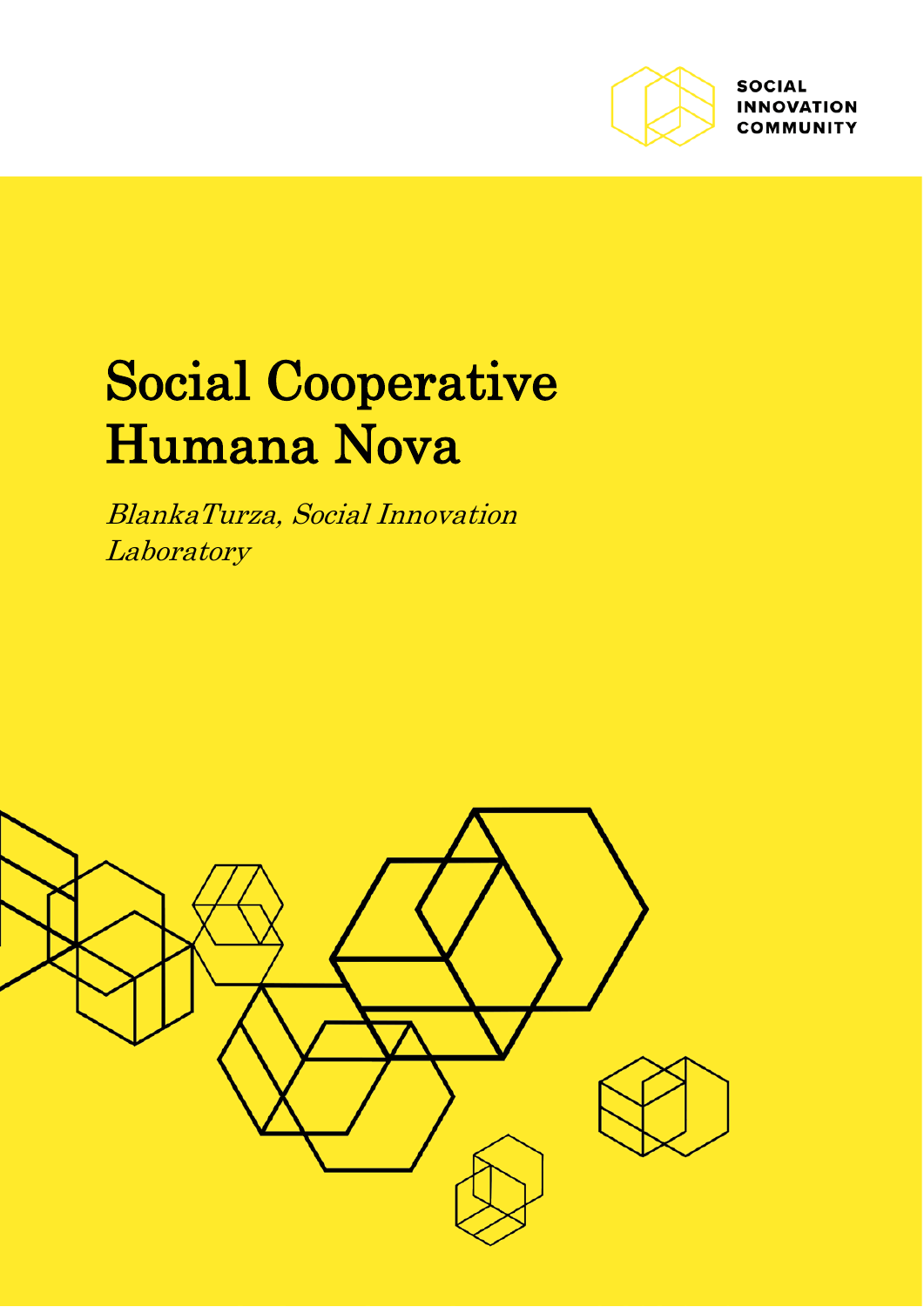

# **Social Cooperative Humana Nova**

# From textile recycling and employment of the marginalized population to social impact

#### **1. INTRODUCTION**

The social cooperative Humana Nova is a social enterprise dedicated to finding solutions for social, ecological and economic problems. It does so in several ways:

- 01 Reducing textile waste: in 2015, Humana Nova collected 370,943 kilograms of discarded textile items. Its reuse, sorting and recycling resulted in a reduction of 1,335,000 kg of  $CO<sup>2</sup>$  emissions in the atmosphere (produced by the decay of textiles in landfills); reducing the use of2,226 billion litersof drinking water and reducing the use of 11,300 kg of fertilizer and 74,200 kg of pesticides used in the production of raw materials in thetextile industry.
- 02 Employment of marginalized groups in the labour market: the cooperative employs 14 workers of which four persons with disabilities, 5 long-term unemployed women over 50, 1 highly educated young person, two long-term unemployed young mothers and one long-term unemployed man. Economist and manager Ivan Bozic, the only nonmarginalized person, manages the cooperative.
- 03 Creating positive social impact in the community: in 2015, the cooperative donated goods and services to 80 families and individuals and 10 local organizations.

The cooperative was founded in 2011 as the resultof the project "ESCO - Education for Social Co-Operatives: New Opportunities for People with Disabilities" implemented by a non-governmental organization active in Medimurje County: Autonomous Centre (ACT). The aim of the project was to provide education for people with disabilities in order to increase their competitiveness in the labour market. The participants in the program gained new skills and qualifications starting from web administrators, accountants and professional sewers leading to the foundation of several social enterprises employing people excluded from the labour market; one of whichwas Humana Nova and their members are four associations of persons with disabilities in the region, as well as employees.

Today Humana Nova has sewing manufacture in Cakovec, which converts clean but unusable textile items into new products such as patchwork covers, handbags, slippers, laptop and mobile bags, garments etc., which can be bought in the cooperative's shops in Cakovec and Koprivnica or in other greenware shops in Croatia . In addition, the manufacturer sews for other external clients, converts unusable textile into industrial cloths or delivers it to the recycling companies. In addition, usable textile after cleaning and sorting is sold in second hand shops. Moreover, in September 2016 Humana Nova opened a new outlet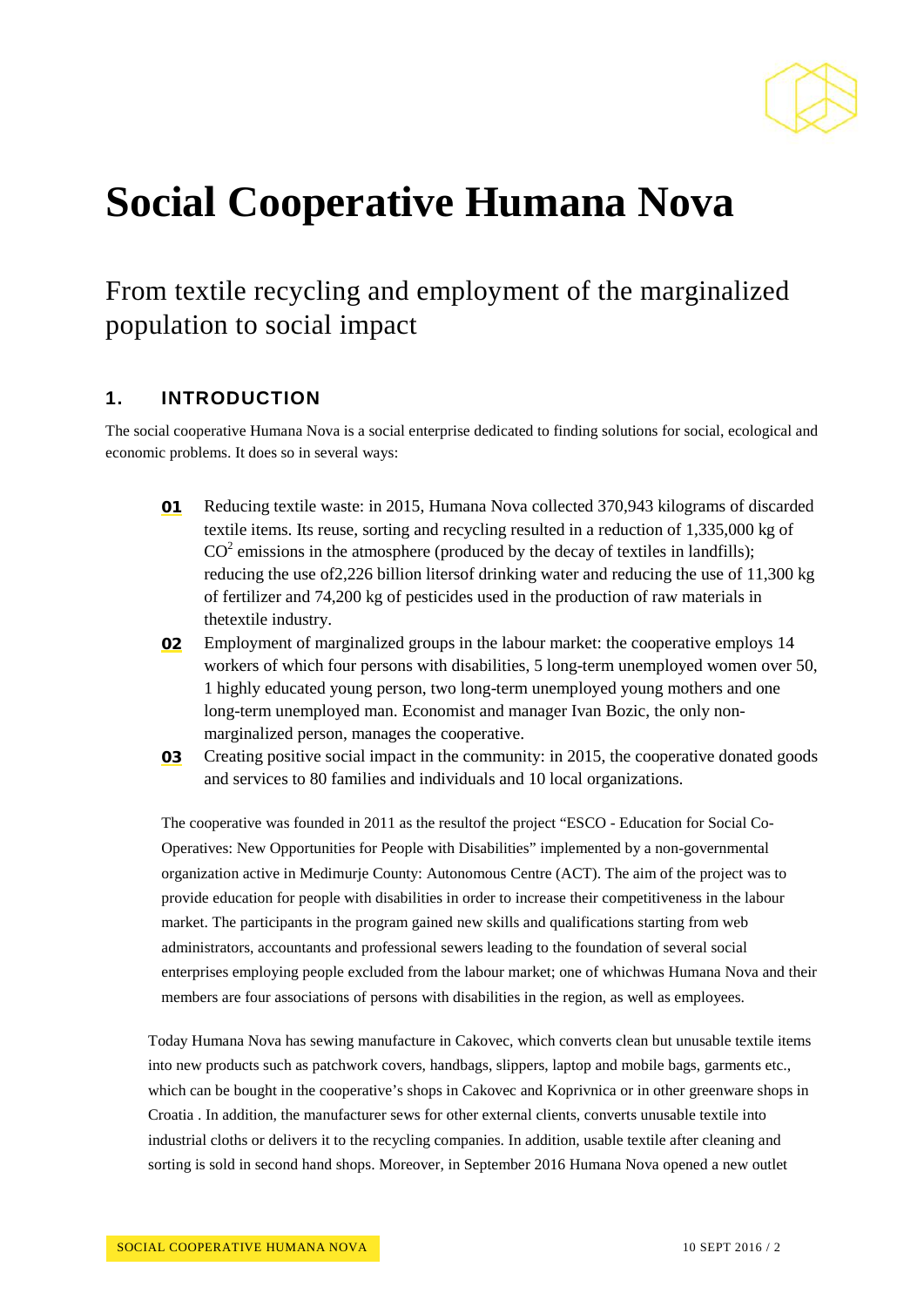

shop and sorting unit in Zagreb thanks to the support for social entrepreneurship provided by City of Zagreb. The financial investmentof half a million kuna (roughly66.000 EUR) donated by the City of Zagreb contributed to the realization of this project resulting in the employment of an additional 4 workers last month and 3 new persons from marginalized groups that will be employed in the next few days.

### **2. DESCRIPTION OF THE CASE**

#### **THE CONTEXT**

Humana Nova was founded in Cakovec, capital of Medimurje County, the northernmost county and according to the surface, the smallest Croatian county. Situated on the intersection of important European corridors, it represents the "Croatian door" to Central and Eastern Europe. It has a long industrial tradition, especially in the segment of the textile industry. Unlike the rest of Croatia, this county attracts significant amounts of foreign investments. Having a favourable business climate and an educated workforce attracted not only numerous foreign companies to the area but also contributed to the growth of small and medium enterprises, resulting in one of the lowest unemployment rates in Croatia (after Varaždin and Istria County).

Whileduring the 70s and 80s the textile industry was one of the main drivers of economic development, the recession thetextile industry in Europe has been experiencing overthe last 30 years has affected Medimurje County as well, resulting in the continuing trend of job loss, decreases in profit and low levels of average salary. Average wage in Medimurje County is below the Croatian average because a large proportion of the workforce is employed in labour-intensive industrial sectors such as the textile industry.

According to the Croatian Employment Service, the unemployment rate in Medimurje County in September 2016 was 9.9% meaning that 4,370 people were unemployed. Although the overall unemployment rate decreased in comparison to the previous year, the latest data showed trends of unemployment growing among the young population and people over the age of 50. Moreover, unemployment is considerably greater among women (56%) than men (44%).

In Croatia, there is more than 530,000 people with disabilities, while in Medimurje County there is more than 12,000 registered people with disabilities and most of them are in active working age. In June 2016, Medimurje County had 174 unemployed people with disabilities. The total number of registered unemployed people with disabilities in Croatia was 7,542 in February 2016. Taking into account that there is more than half a million people with disabilities in Croatia, at first sight the number of unemployed disabled persons might give the wrong impression that the situation is not so bad. However, only about 17,000 of these people were employed, and together with registered unemployment, there are only 24,000 disabled persons active in the labour market. The reason why a huge number of disabled persons are outside the labour market is the experience of difficult employment, leading to a large number of them rather "choosing" supports form pension or social welfare systems instead of coping with the uncertainty of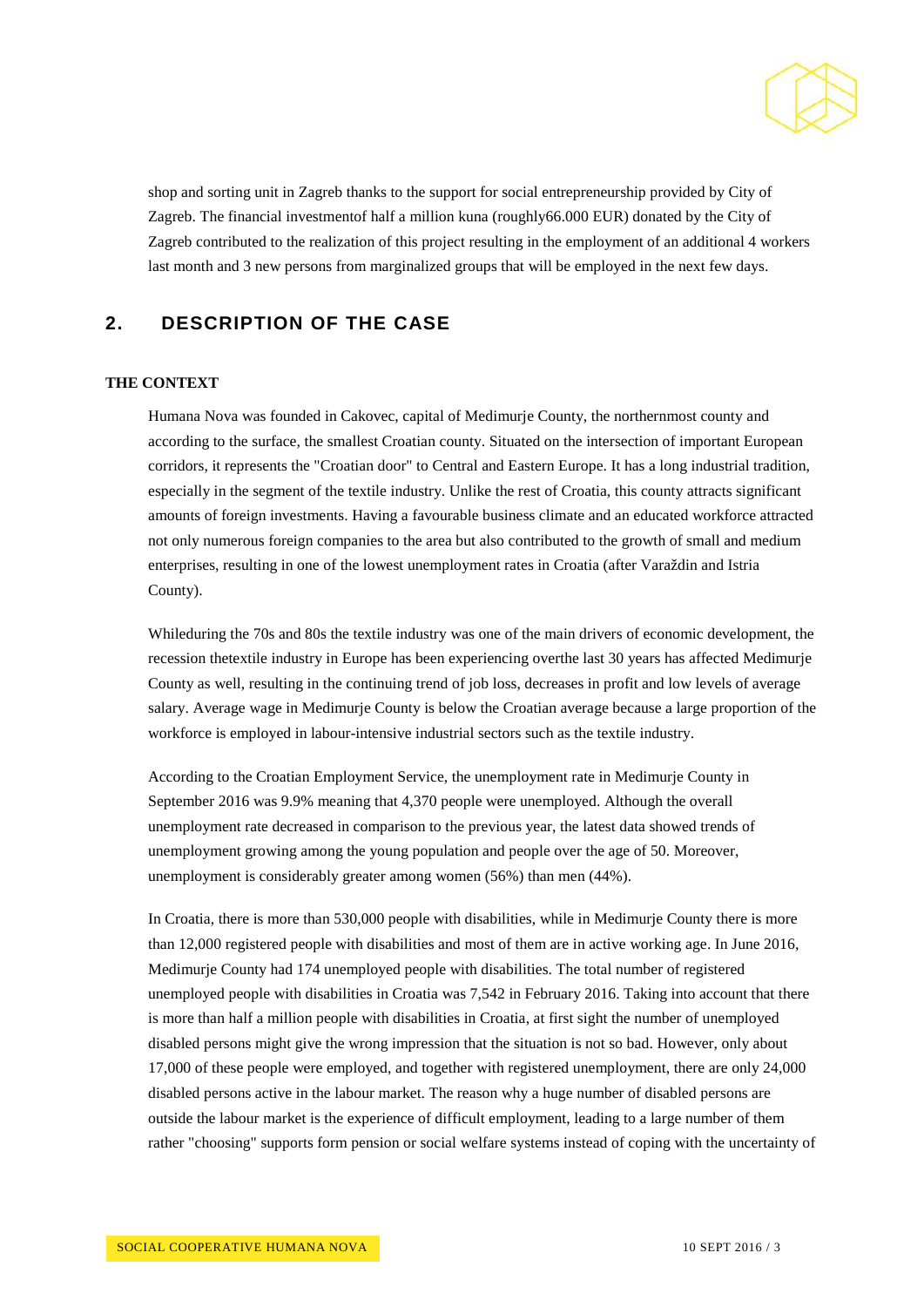

the labour market. The reasons for the bad position of these people in the labour market are numerous starting from uncompetitive qualifications due to limitations of the educational system which is not adapted for these people, to the prejudice of the public and employers whether persons with disabilities can perform various tasks. Employment of people with disabilities is not only socially responsible, but it is also a legal obligation for companies with more than 20 employees. However, change in legislation so far has not been sufficient for significant improvements.

#### **2015**.

In addition, Medimurje County is the region with the larges *Better planning of the business process and* so so disadvantaged in the labour market. Hence, social and work cash flow, broadening the range of services for yver 50 and young people without working experience, Roma and *Croatian designers, new clients from EU* one of the main problems that ACT decided to address and searching for socially responsible partners and all

*Croatian designers, new clients from EU* 

cooperative. Moreover, a long-standing textile tradition in the region accompanied with the new learning and skills obtained through the ESCO project naturally led to starting Humana Nova.



#### **THE CASE**

#### **2011**.

*ESCO project, foundation of Social cooperative* 

*Humana Nova*

#### **2013**.

*Cooperative is growing, employing 17 employees with two new stores opened in Koprivnica and Cakovec*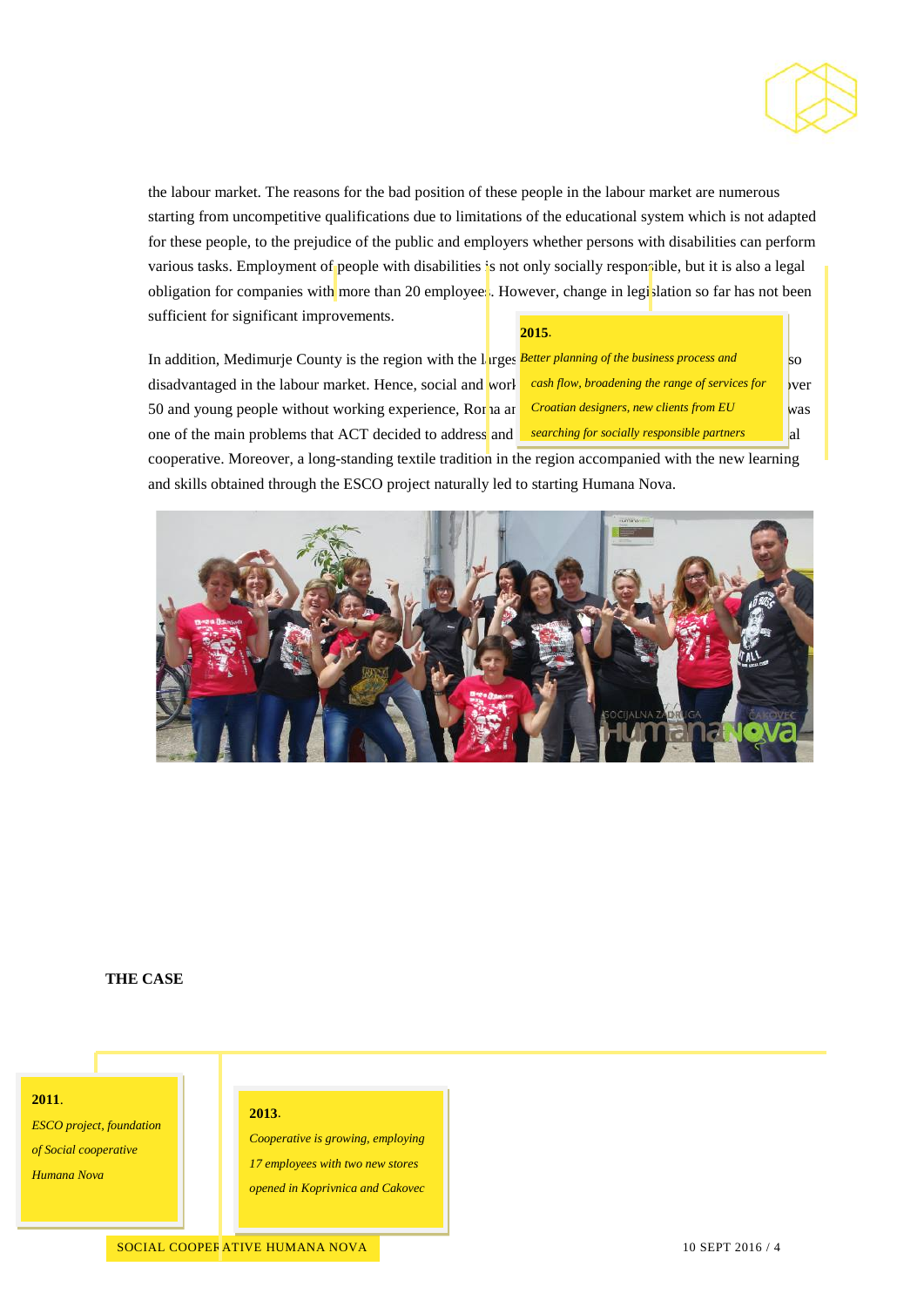

#### **2012**.

*Employment of 10 new employees including a manager and a young designer, redirection from project-oriented to business-oriented enterprise, cooperation with Croatian designers*

#### **2014**.

*Start of the year was bad with layoffs and closure of the store in Koprivnica, but the year ended well due to the new client from Belgium buying large amounts of the second hand clothes and acooperation with preschool institutions which became the main source of income*

## Humana Nova is a social cooperative with the mission to employ disadvantaged persons in the through recycling and redesigning discarded textile. The foundation of the social enterprise st project, initiated by the non-government organization ACT (Autonomous Centre Cakovec). T initial funding for the purchase of the sewing, ironing, washing and drying machines, as well office equipment. Moreover, one of the project activities was requalification training, enabling persons to gain sewing skills and an accompanying certificate. Asthe non-government association ACT is one of the official and ACT is one of the non-government association ACT is one of the official and  $\alpha$

#### **2016**.

*New outlet shop and sorting unit on 250m2 opened in Zagreb with the support of the City of Zagreb. The majority of the employees are the cooperative's members*

the leading civil sector organizations in Croatia dedicated to the support of social entrepreneurship,the decision to start the cooperative came easy and naturally. Today, the NGOruns six social enterprises covering different areas from accounting, graphic design to organic farming.

Although atthe start the cooperative gained public support, they had to raise their visibility in the local community and encourage the cooperation of citizens. Under the motto "Textile is not waste" they organized actions of collecting unused textile from citizens. Together with the public utility companies, several events were organized at which citizens could bring their outdated and unused textile garments and other items knowing that they will be used for a good purpose and in an environmentally conscious way. The cooperative started with promotional activities and participated in several events and fairs connected with the themes of ecology and social responsibility. In this first phase, in Cakovec and Varaždin, two so called "Little Stores"were opened that sold redesigned items while also working as second hand shops. When it started to work, Humana Nova had one employed person and eight members of the cooperative. In 2012, Humana Nova worked on capacity building and empowerment of the team. At that time, 10 persons were employed along with the new manager Ivan Bozic. His employment was a great contribution to the team.Firstly,his 12 years of experience in the textile industry indifferent positions enabled him to gain valuable knowledge about the sector, the production process, suppliers, market and other important facts and actors. Moreover, a young and highly skilled engineer of textile technology (but without previous working experience) was employed and her young enthusiasm and creativity upgraded the design of the recycled products. In addition, several workers were employed with experience in the textile industry with skills in sewing, tailoring and sale management. The more skilled employees transferred their knowledge and skills to their less skilled colleagues through join work on everyday delivery of customer orders.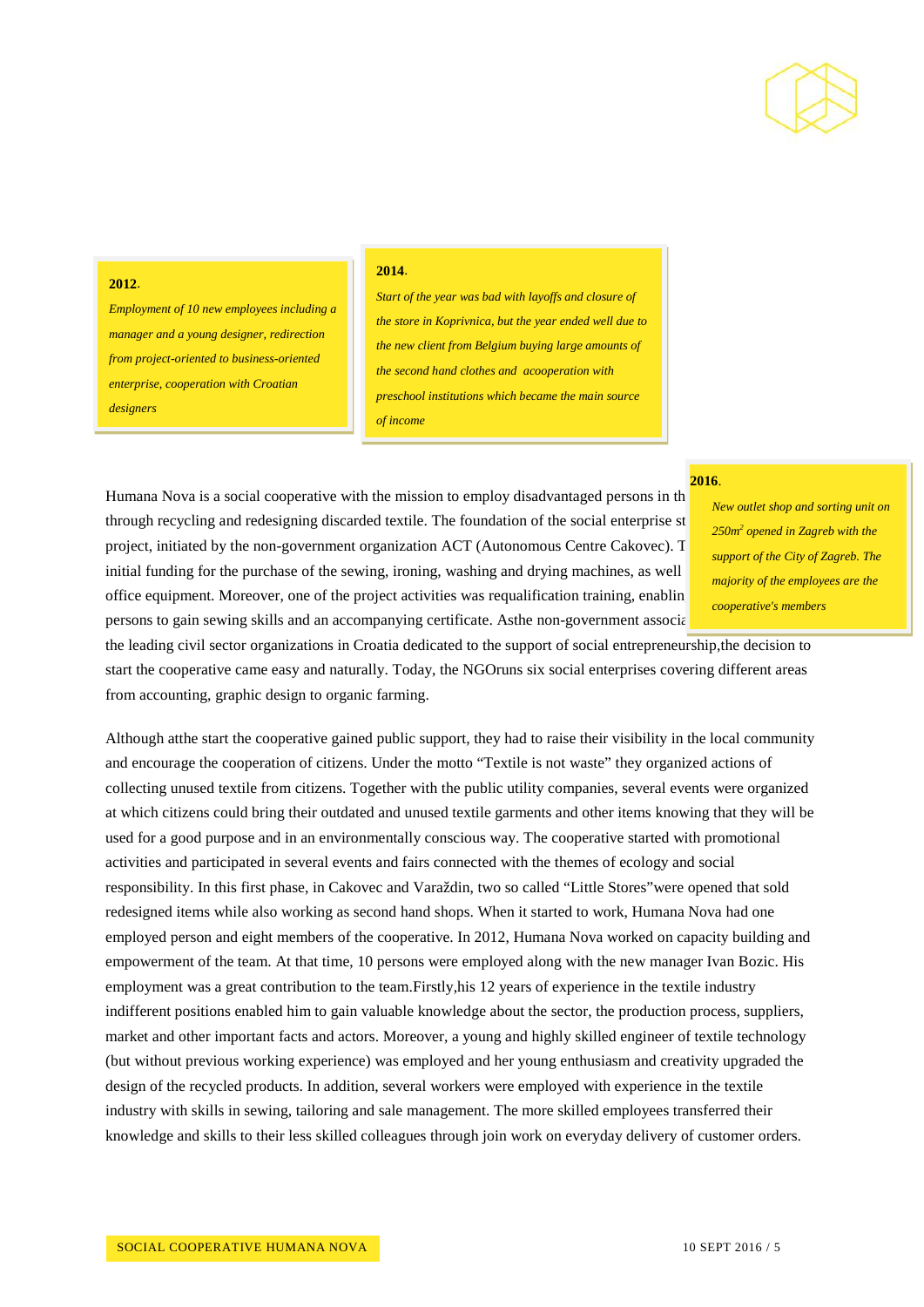

However, as the government supports the employment of disadvantaged groups, the total cost of their salaries was lower at the beginning. The major challenge in this first period was the prevailing "project" way of thinking.

Specifically, the cooperative was founded as the result of aproject that also provided funding not only for equipment and education, but also for some operative costs. On the other hand, several workers were employed under the active labour market policy measures aimed at unemployed persons who are disadvantaged in the labour market. Due to these measures, the cooperative gained funds for the salaries of the newly employed workers for the first year of their employment. On the other hand, funds gained through donations and the project created a false sense of security and insufficient engagement in the creation of asustainable business model after the exploitation of project money. A lot of organizational and HR problems occurred creating a lot of pressure for the new manager who came from the business sector and had a very different perspective. Nevertheless, he successfully addressed problems and started with a complete restructuring of the cooperative.

First of all, as the cooperative worked on its visibility, they were gaining more orders from larger companies that needed tailoring and sewing services. One of the most important partners was ELFS, a very popular and successful Croatian design brand. Along with them, other prominent designers and Croatian brands found their interest in cooperation with Humana Nova like Goran Cizmesija, Maja Virgej and Jet-lag, Roba je roba, Mini Greeny, Rodin let and others. It was not only due to the professionalism and quality of the provided services and product (which had to be raised in order to fulfil their demands), but also because giving an advantage to Humana Nova over the other similar manufacturers improved their image as socially responsible brands and companies.

The cooperative was targeting two groups; on the one side, they were focused on a young, conscious, urban population looking for redesigned products and from the other side, an affordable collection for low budget groups (second hand shops). However, due to the reduced purchasing power and negative economic trends, low-income collection had much bigger commercial success than redesigned products. The third target customers werelarge companies reselling second hand clothes.

In 2013, the cooperative had 17 employees including six seamstress, two saleswomen, two women working on the sorting of the clothes, asorting manager, a designer, an administrative assistant, a head of the Koprivnica office and a cooperative manager. Although 2014 did not start well (store in Koprivnica was closed, the year began with the debts that had to be covered by the loan), it ended well due to several new partnerships. The main source of income became sewing the uniforms for preschool teachers in the county and the production of textile bags. One of the lessons learned from that year was that the cooperative needed much better planning and thus 2015 wasmore successful due to more careful planning of the business processes. Moreover, cooperation with ELFS was extended on more garments resulting in the employment of four new seamstresses and one salesperson. In addition, cooperation with two EU companies was established. One of them was DNA Merch from Berlin and the other was Göttin des Glückes from Vienna. Both companies searched for apartner with incorporated social and human values within its business and they found it in Humana Nova. For DNA Merch, the cooperative produces tshirts made from organic cotton while for Göttin des Glückesa complete collection of linen garments is sewn. Both partners are satisfied with the high quality standards provided by Humana Nova.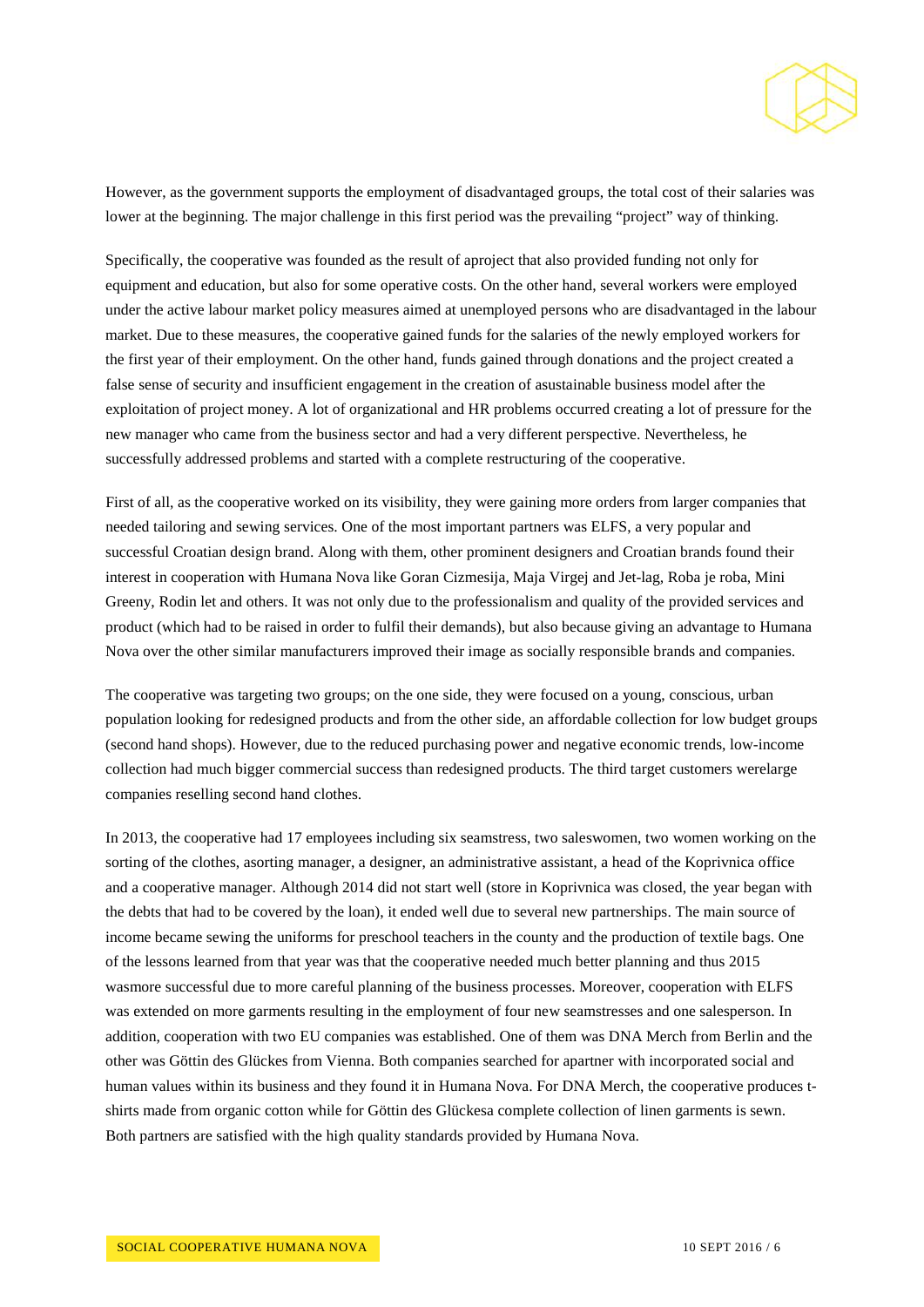

2016 started with alsonew challenges. One of the biggest was that the already approved ESF project was cancelled which resulted in the change of the whole business plan for 2016. An additional obstacle is insufficient support on the institutional level. While there is a lot of "talk" about inclusion of the disabled peopled in the labour market, in practice concrete measures are missing (regulations are missing or they exist but are not enforced in practice, state support to cover lower productivity of disabled persons is not sufficient etc.). These circumstances create additional pressure and a constant need for higher levels of competitiveness of the cooperative.

*However, despite not so favourable circumstances one of the major accomplishments is that almost all employees are members of the cooperative (out of 16 employees, 13 are cooperative members) meaning that they share the same values and vision necessary for the further growth.*



#### **DESCRIPTION OF THE LEARNING PROCESS**

The cooperative was founded with the mission of employing the disabled and other marginalized groups in the textile industry. It was founded as the result of the ESCO project through which several persons with disabilities were re-qualified and later employed. The project provided funds not only for education but also for equipment and part of the operating costs. Moreover, support from the Croatian Employment Service covered a large portion of salary costs for one year. However, without all these supports the business model as it was set in the beginning was not sustainable. The situation had to be changed before the funds were spent. The new manager was engaged with vast experience in private sector and textile industry. With the background of the private sector, he immediately detected several gaps in competences and skills from organisation, marketing and visibility, business planning to creativity and design. One of the biggest problems was the lack of defined responsibilities among employees, goals and ways of their achievement. The organisational structure was not clear and employees were not aware what their dutieswere, who was responsible for which part of the work and so on. Furthermore, some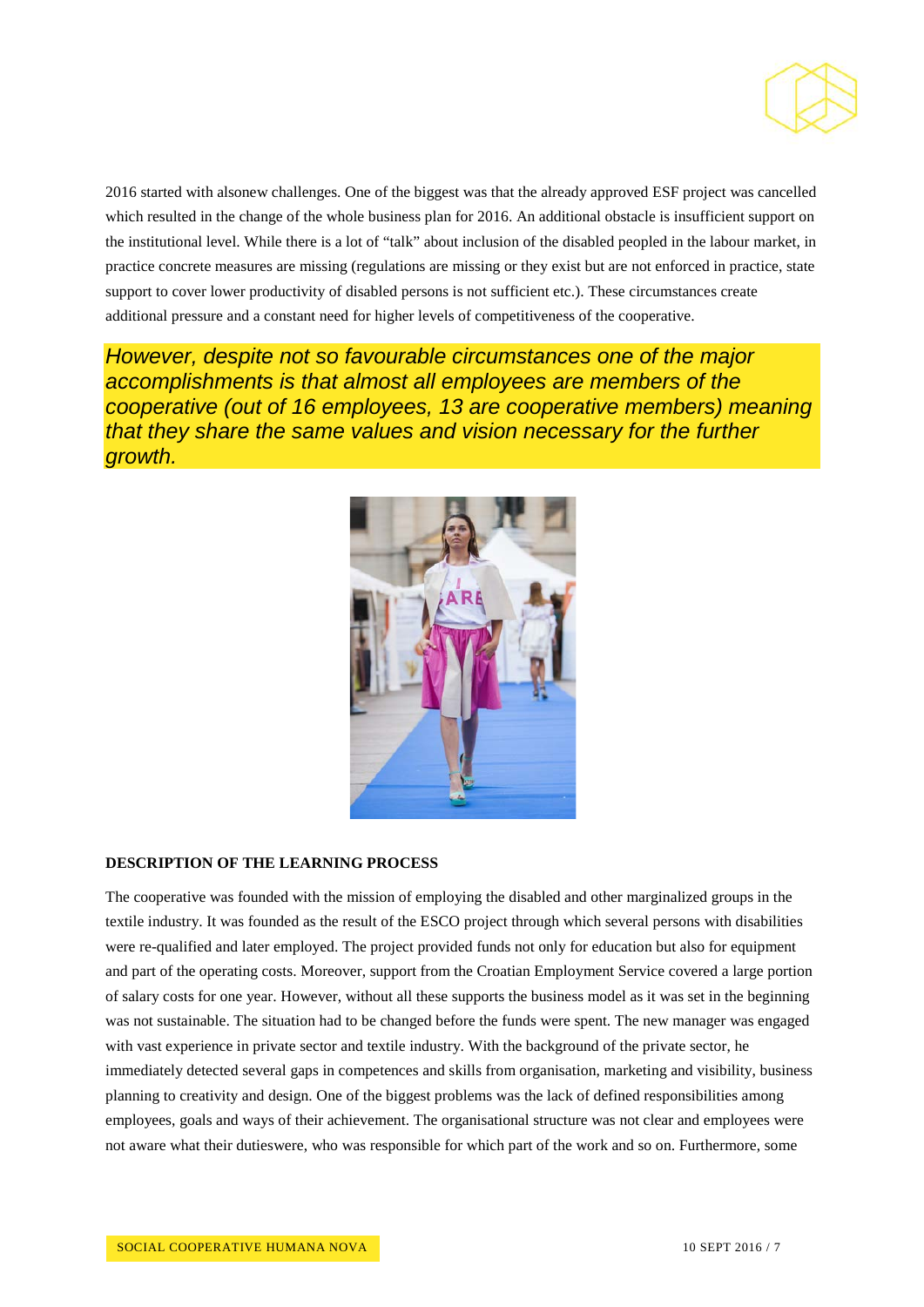

mistakes were made in the beginning causing additional costs for the cooperative. One of them was the complicated way of calculating the price for the second hand products: it was calculated for each item and it was very time consuming. This was changed and pricing per kilogram of the second hand items was set up. However, one of the most painful changes was salary cuts that had to be made in order to achieve viability. All these changes created many tensions among employees and cooperative members. The manager said that it was not only that he had to persuade employees that the former business model had to be modified, but it was also that he had to learn HR skills and find a way to keep the employees motivated despite such unpleasant changes. Specifically, this meant that he had to dedicate a considerable time for talk with employees and consider their position from the different perspectives. They were not "only" workers but persons with specific issues arising not only from their health problems but also lack of the support from institutions, the community and sometimes even family members. On the one side, they needed someone to hear them and on the other, the manager had to learn to take all these circumstances into account. In his own words, it took time until they finally learned how to detect problems and find appropriate solutions. Despite the salary cuts, this personal approach resulted in a higher degree of motivation because the employees gained the feeling that they work in company for which they are not only a working force, but actual persons.

In addition, it was important to find strong and reliable partners that could ensure stable orders and cash flow. This decision resulted in the termination of cooperation agreements with some actors from the civil scene because they did not have clear missions and a worked out business model. The cooperative oriented itself to the several new partners. On the one hand, Humana Nova started cooperating with designers not only because of the help with the redesign but also because there is a lack of the manufacturers of cotton products in Croatia, created new market niche in this segment. One of the most important partnershipswas established with successful Croatian design brand ELFS who needed a tailoring and sewing service of high quality. The partnership was useful in several ways; not only that it contributed to the stability of the cash flow but also it required several other changes. Due to ELFS, the cooperative had to restructure its production process in order to be able to fulfil their demands and had to become more flexible and able to deliver orders in a short time. Moreover, because ELFS is a popular brand inthe higher price range, Humana Nova had to raise the quality of its services and introduce quality standards. These efforts were recognized by ELFS and they became long-term partners, supporting the work of the cooperative and gaining in return a reliable partner able to provide high-quality services. Humana Nova started with tailoring and sewing four ELFS garments and now more than 20 items are sewnon aregular basis. Moreover, successful cooperation was established with other Croatian designers (Roba je roba, Maja Virgej, Goran Cizmesija and other) helping the cooperative team to gain new skills and competences, not only needed for redesign but also for the business in the fashion industry.

In addition, the problems that occurred with the sale of unused textile required changesinthe approach and search for new customers. Previously, the majority of textile was sold to domestic clients, but during 2014, Humana Nova had to find new markets in order to get out of debt and achieve positive business results. Finally, anew partner was found in a Belgian firm that was exporting second hand textile to India and thanks to this move, the cooperative was back on a positive track in summer 2014. Moreover, the shift towards public institutions was made as they were recognized as the natural partner in supporting the social mission of the cooperative. Hence,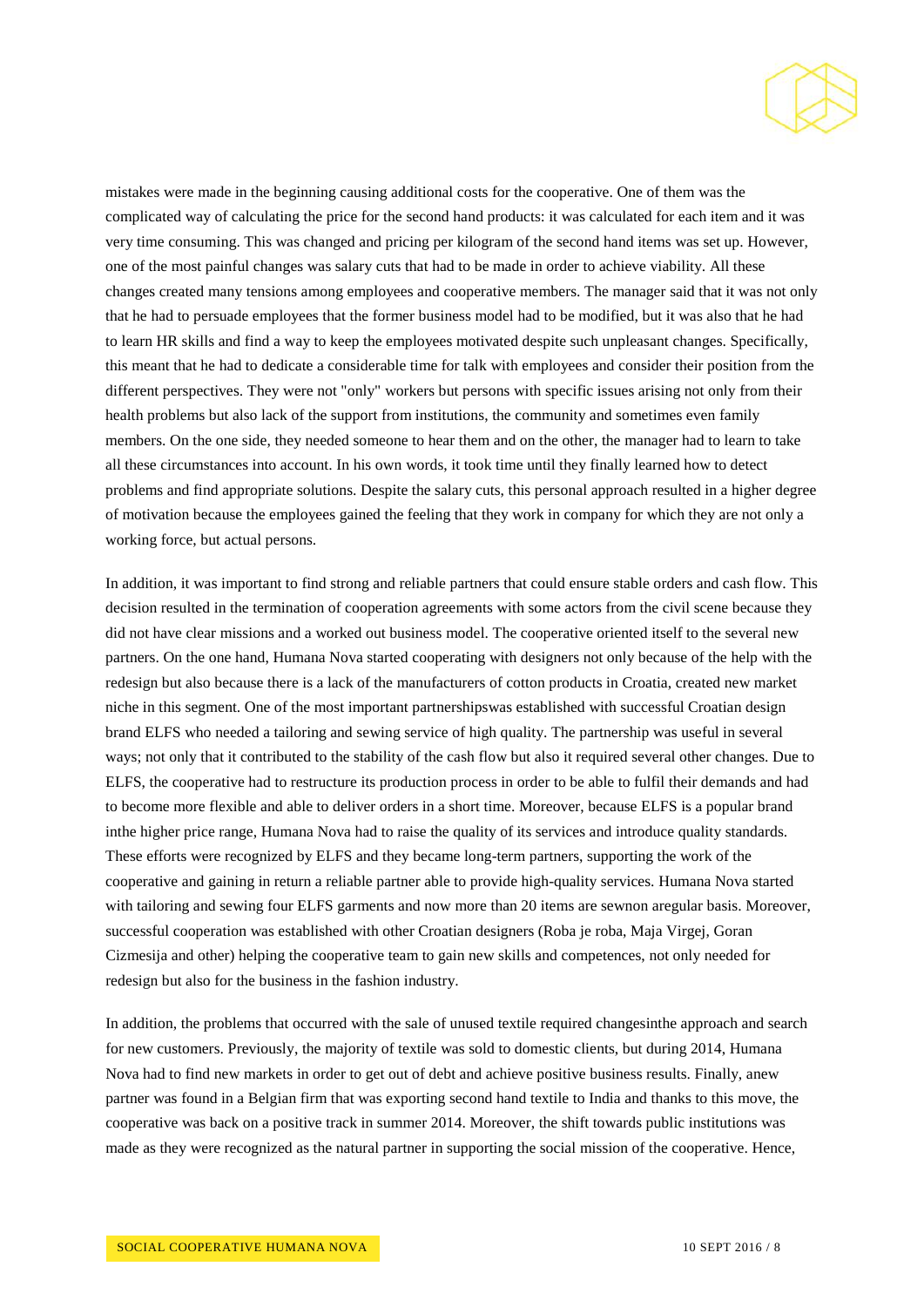

cooperation with the preschool institutions in the region was established and Humana Nova made the most of its revenue on sewing the uniforms for the preschool teachers.

Moreover, it became clear that the cooperative had to improve its visibility and invest in marketing. In this area, the cooperative benefited from another social company also founded by the ACT group: ACT Printlab that transferred skills and knowledge in market positioning, promotion and visibility. In addition, a new employee responsible for marketing and promotion was employed. The redesigned collections became an important tool for increasing visibility through participation in the various fashion shows (such as Cro A Porter etc.).

The turbulence that occurred in 2014 helped the team of the cooperative to learn that they need better business planning. The seasonal character of their business led to the situation that several months during the year generated huge costs and little revenue; for instance, during January, utilities costs are high due to heating while on the other hand the purchasing power is lower due to the excessive spending during the Christmas season. Thus, amore careful planning of the business process was made in order to bridge the gaps and ensure stable cash flow. Specifically, it was agreed that long-term partners' delivery and payments of the larger projects will be executed in that "critical" period.Moreover, it was realized that there are companies willing to cooperate with Humana Nova because in that way they achieve their social goals and astep forward toward the EU market is made in that segment.

However, the policy actors remained the factor of the instability for the cooperative. Several important issues need to be solved. One of the most important is the low state support for lower productivity of people with disabilities. Specifically, lower productivity is "compensated" by the state with only 1,000 HRK (approximately, 130 EUR) which does not cover all the costs incurred due to the health problems of the employees. Moreover, there are several other problems at the institutional level:a lack of regulations for waste management resulted in total chaos in the market, a strategy for the development of social entrepreneurship was not implemented, the Croatian Employment Service did not provide centres for the support of the employment of the disabled people although the deadline expired in January 2015, etc.All these circumstances put an additional pressure on the sustainability of the cooperative. The team decided to deal with this problem by using abottom-up approach and by involvement the working groups indifferent strategies and laws regulating employment of marginalized groups. In this area, the cooperative gained a lot of help, knowledge transfer and networking from the ACT group who has a long experience in initiating social changes, lobbying and bottom-up initiatives.

However, the most important segment of the learning process occurred in human relations. The manager, Ivan Bozic admits that the employees are faced with a lot of problems, starting from their health issues to the lack of understanding and support from the health system, institutions and sometimes even from their families. For him, this was very different from the business sector that was more profit than people oriented. In order to keep up the motivation, they all had to learn to communicate their problems and try to find appropriate solutions.Regular weekly staff meetings became part of the routine and way of achieving higher degrees of efficiency. Today they are all proud of the large number of employees becoming the cooperative members and to paraphrase the manager it was all due to the lot of "talk, talk and talk".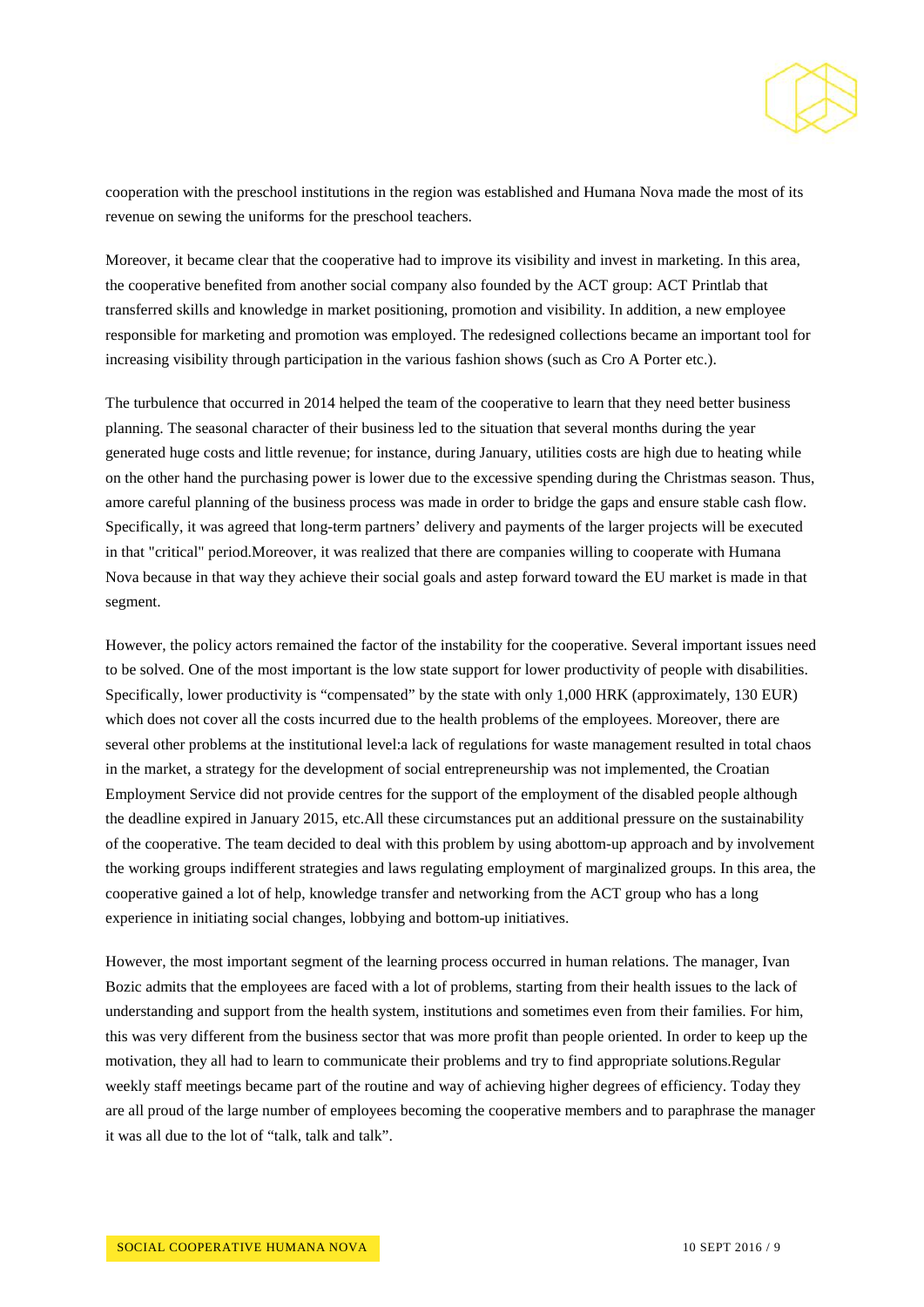

In the context of the existing literature on the learning and social innovation, several conclusions can be drawn. First of all, like many newly founded social enterprises Humana Nova at the beginning had lack of the business and industry knowledge as well as managerial knowledge<sup>[1](#page-9-0)</sup>. While the establishment of the cooperative was followed by clear social mission and vision (employment of the marginalized women and textile recycling), on the other hand there was a serious deficit of knowledge about textile industry. Examples of these gaps in skills and knowledge varied from price calculation that was inefficient and time consuming to insufficient understanding of the sector, suppliers, distributors, buyers and other key actors. After 2011, it became obvious that once the funds from ESCO project will be spent, the cooperative will not be sustainable any more. In addition, the cooperative was founded by civil society organization that had experience in work with marginalized group, but the founders where not so much involved at the operational level and also had no experience in the textile industry sector. Luckily, this gap was recognized on time and new manager was employed with vast experience in the sector as well as in the business management. Although he proved to be the perfect person to fill that gap, it turned out that he lacked skills in working with vulnerable groups. In this respect, case of Humana Nova slightly diverges from research findings and literature stating that "considering the experiences of engaged people in the SI process it becomes evident that the initiators and almost any actor from the inner core has experiences in working with vulnerable people"<sup>[2](#page-9-1)</sup>. Moreover, case studies from SIMPACT project showed that specific HR skills for work with vulnerable people are result of the "school and academic education"<sup>[3](#page-9-2)</sup>. None of that was case with Ivan Bozic and Humana Nova; his knowledge in HR management with disabled and marginalized people was result of the learning through experience; trials and errors methodology rather than theory. Although, the manager as well as other employees attended trainings and educations, they had a far greater benefit from the tacit knowledge which "unlike explicit knowledge which can be formulated, abstracted and transferred across time and space independently of the knowing subjects requires close interaction and the build up of shared understanding and trust among them"<sup>[4](#page-9-3)</sup>. The case of Humana Nova confirms the thesis that "the learning and innovative capability of an organization is thus critically dependent on its capacity to mobilise tacit knowledge and foster its interaction with explicit knowledge"<sup>[5](#page-9-4)</sup>. The employees of the cooperative participated in various trainings ranging from vocational and professional educations to courses in social entrepreneurship and social business trainings (for instance, Investment Ready Program, trainings in sewing and tailoring etc). However, considerable transfer of knowledge occurred between the manager and employees proving that "individual learning intention and knowledge absorption from individual to group to organization could be significant for effective organizationalknowledge transfer"<sup>[6](#page-9-5)</sup>. On the other hand, while the manager transferred some of his business skills to the employees, he also learned a lot from them about human resources and work with vulnerable groups.

<span id="page-9-1"></span><span id="page-9-0"></span><sup>&</sup>lt;sup>1</sup>Comparative Report on Social Innovation across Europe, (SIMPACT project), August 2015, p.51  $2$ lbid., p.48  $3$ Ibid, p.49

<span id="page-9-3"></span><span id="page-9-2"></span><sup>4</sup> Lam, A.: Alternative societal models of learning and innovation in the knowledge economy, UNESCO 2002, p.68 <sup>5</sup> Ibid, p.69

<span id="page-9-5"></span><span id="page-9-4"></span>

<sup>&</sup>lt;sup>6</sup>Rhodes and others: An integrative model of organizational learning and social capital on effective knowledge transfer and perceived organizational performance", Journal of Workplace Learning, Vol.20 No.4, 2008, p.245